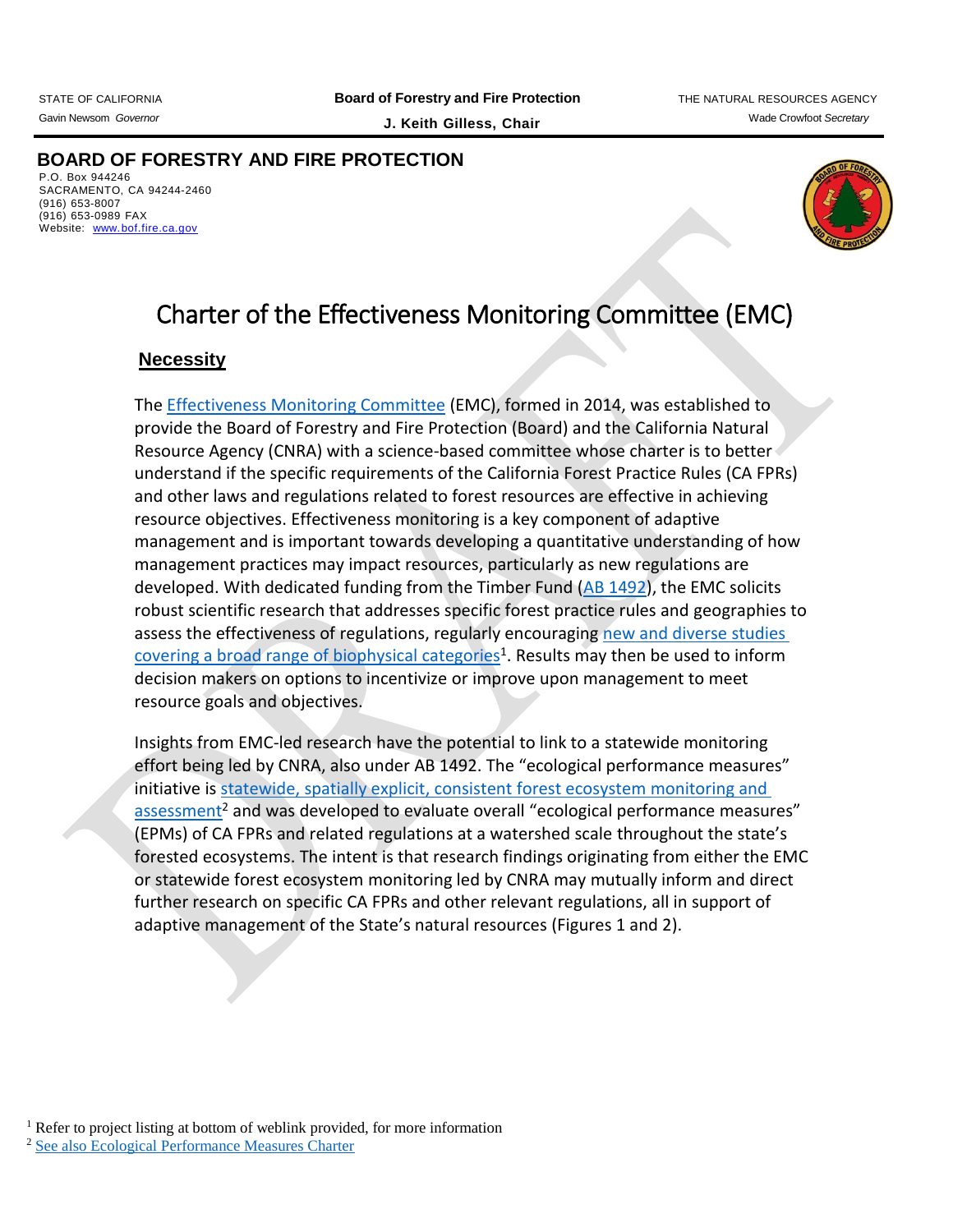

**Figure 1.** Comparison between EMC (Board of Forestry) and EPM (CNRA) monitoring and assessment efforts under AB 1492.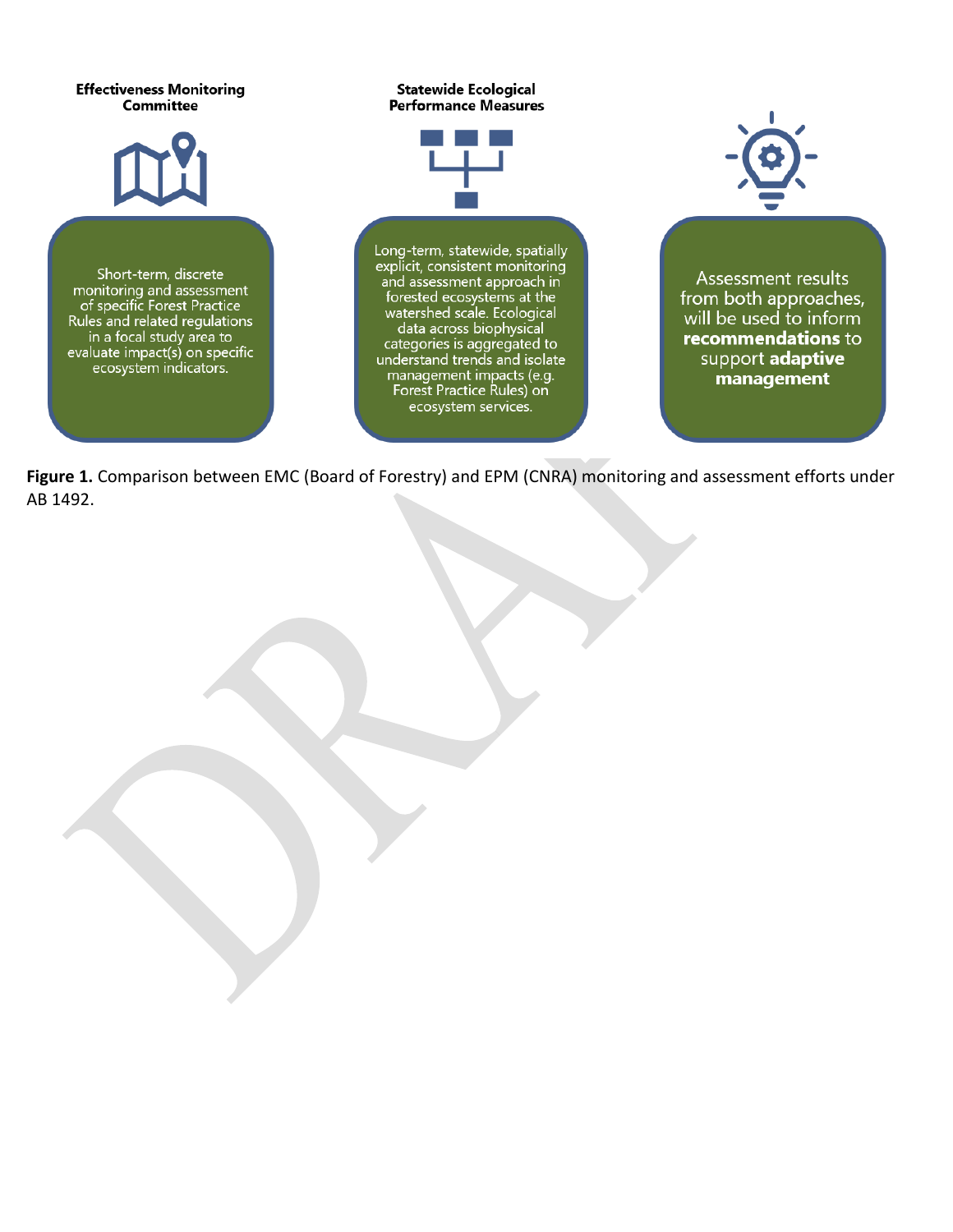

**Figure 2.** Relationship between EMC (Board of Forestry) and EPM (CNRA) monitoring and assessment efforts under AB 1492.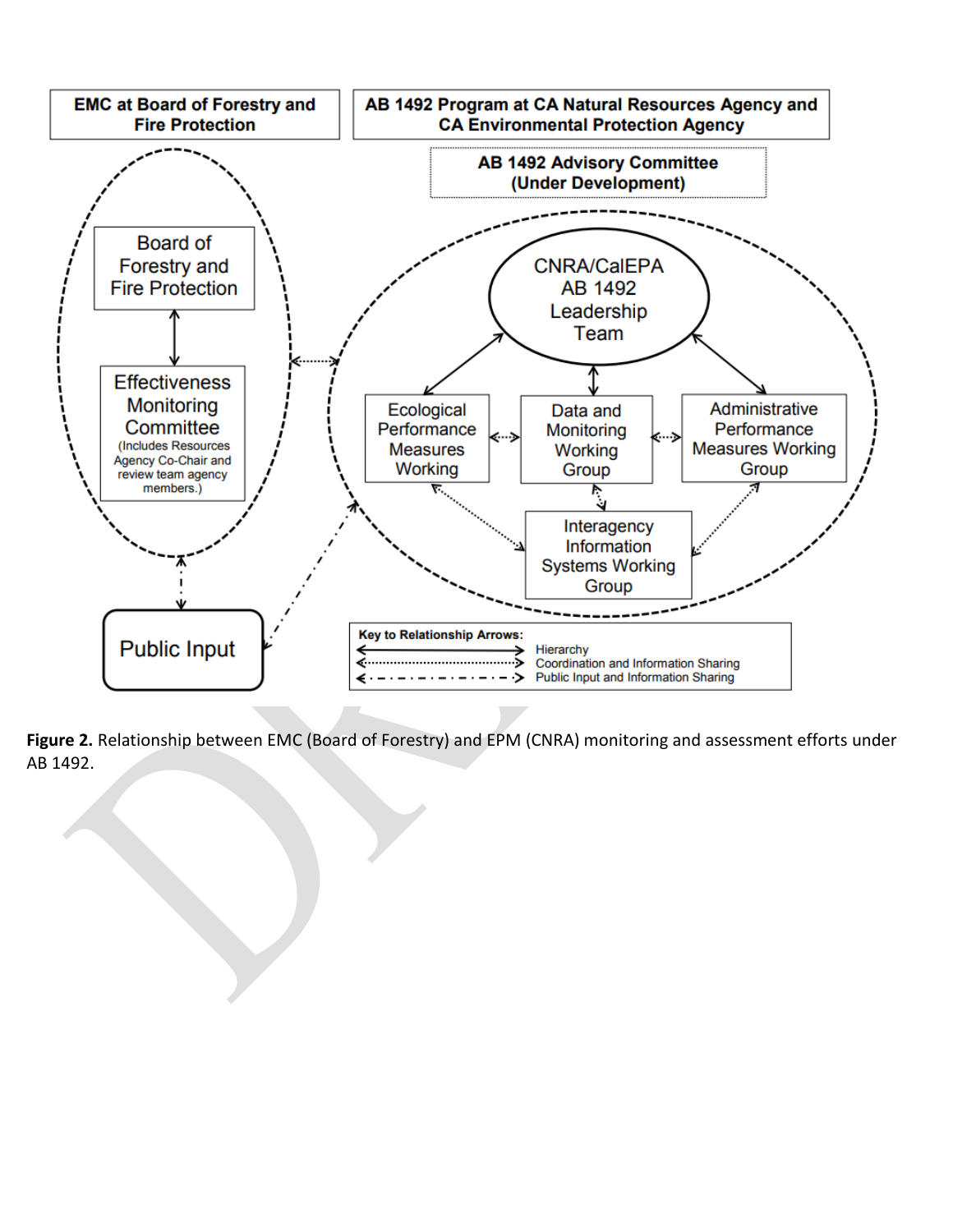## **Purpose, Goals, and Objectives**

The EMC acts as a technical advisory committee to, and receives oversight from, the Board to develop and implement an effectiveness monitoring program that can provide an active feedback loop to policymakers, managers, agencies, and the public. The EMC provides input to the Board to ensure a scientific-based monitoring effort is used to comply with the reporting requirements of AB 1492 and evaluates the effectiveness of the CA FPRs and other forestry-related laws and regulations related to water quality, aquatic habitat, and wildlife habitats. The EMC also provides input to the Board regarding a formal adaptive management approach to policy development and analysis.

#### *Goals:*

Establish a collaborative, transparent, and science-based monitoring effort and processbased understanding of the effectiveness of the CA FPRs and other forestry-related laws and regulations on maintaining or enhancing water quality, aquatic habitat, and wildlife habitats. The EMC will:

- **a)** Provide a framework and support to comply with the reporting requirements of AB 1492;
- **b)** Support an adaptive management process by providing feedback to the Board regarding CA FPR effectiveness;
- **c)** Facilitate and recommend monitoring practices to evaluate how well current practices restore and maintain riparian, aquatic, and terrestrial habitat on private and state forestlands for state and federally listed species and species of concern (aquatic and terrestrial);
- **d)** Ensure that the process is consistent with the goals of the Clean Water Act for water quality on private and state forestlands;
- **e)** Ensure that the process is consistent with the goals of the Federal and State Endangered Species Acts on private and state forestlands;
- **f)** Ensure that appropriate scientific methods and statistical evaluation, when necessary, are used to evaluate effectiveness of California Forest Practice Rules and other forestry-related laws and regulations;
- **g)** Encourage dissemination of information through general public and scientific outlets;
- **h)** An adaptive management program should ensure that the Board adjusts its regulations for protection of aquatic and terrestrial resources based on the most current and best available scientific knowledge and technical information; and
- **i)** Promote the use of the Demonstration State Forests for effectiveness monitoring of CA FPRs, water quality laws and Fish and Game codes, and other forestry-related laws and regulations.

## *Objectives:*

**a)** Involve representatives of key stakeholders that have demonstrated previous collaboration in resource monitoring or scientific studies;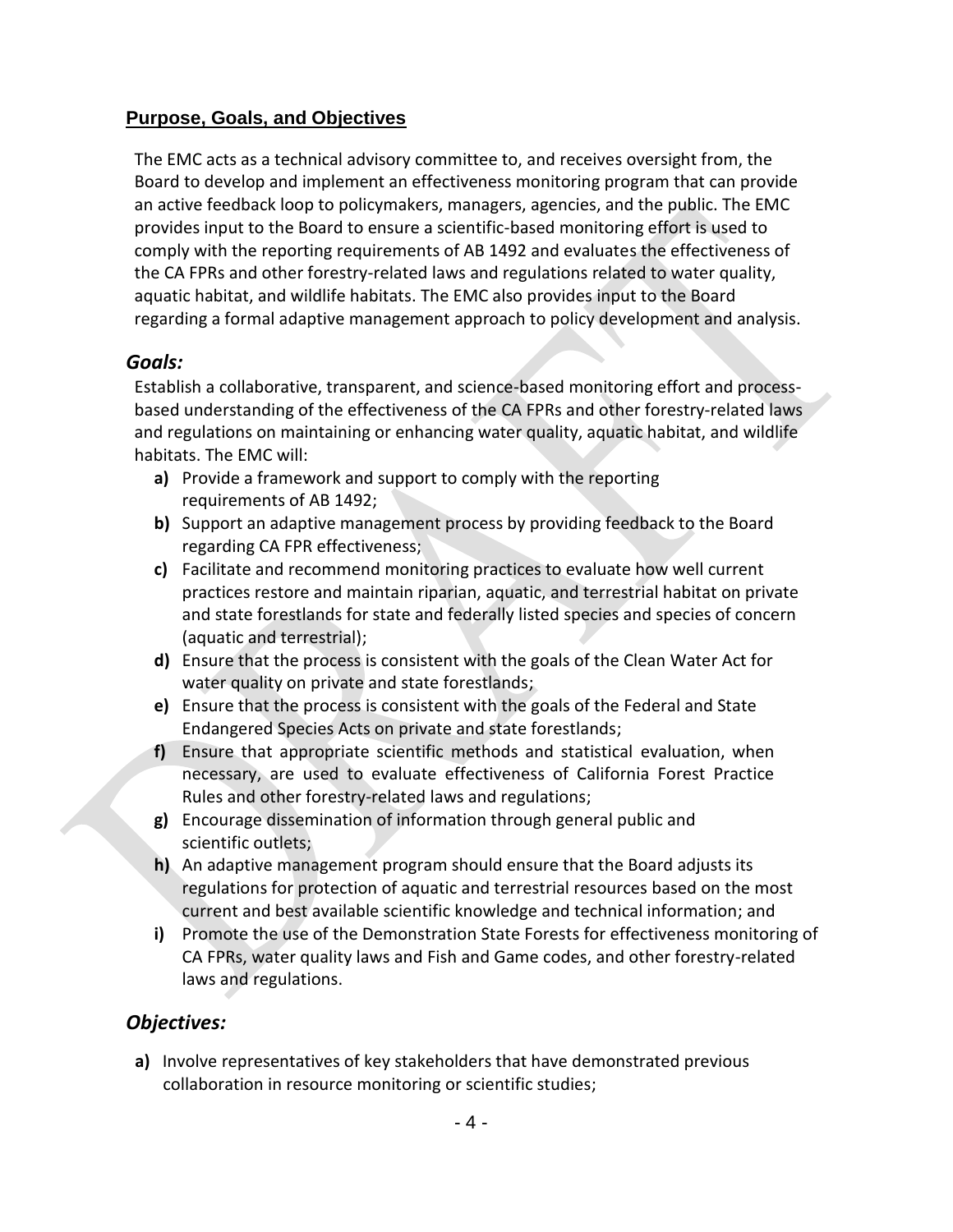- **b)** Develop an overall monitoring strategic plan or "road map" including:
	- **1.** Catalog and review past and ongoing monitoring project results, encourage continuation of valuable projects/monitoring programs, help guide development of new approaches, and ensure that duplication is limited. The review should state in a hierarchical format the level of existing information for specific watershed and wildlife issues of concern.
	- **2.** Seek, accept and consider questions from stakeholders and the interested public (key areas of concern) about the effectiveness of specific aquatic or terrestrial-related forest practice rules (i.e., ecological performance).
	- **3.** EMC members, in conjunction with the Board, should identify critical monitoring questions that address various EMC goals and objectives.
- **c)** Develop guidance for appropriate scientific methods and statistical analyses to be used to evaluate the effectiveness of CA FPRs.
	- **1.** Increase understanding of the linkage between forest practices and the resource(s) of concern.
	- **2.** Provide guidance for the acceptable level of scientific uncertainty across the broad spectrum of monitoring efforts from small-scale short-term monitoring to long-term replicated studies.
- **d)** Collaboratively develop methods to prioritize monitoring questions, and based on these methods, help select the highest priority projects to monitor.
- **e)** Foster a collaborative scientific atmosphere to build partnerships and relationships. This may help defer or share the costs of monitoring and help build mutual trust and understanding of scientific results.
- **f)** Promote collaborative fact-finding and understanding of scientific results at local, regional, and state levels.
- **g)** Spread awareness of results to stakeholders, decision-makers, and the public through:
	- **1.** Field tours.
	- **2.** Internet availability.
	- **3.** Workshops and conferences.
	- **4.** Scientific journals.
	- **5.** Other user-friendly formats.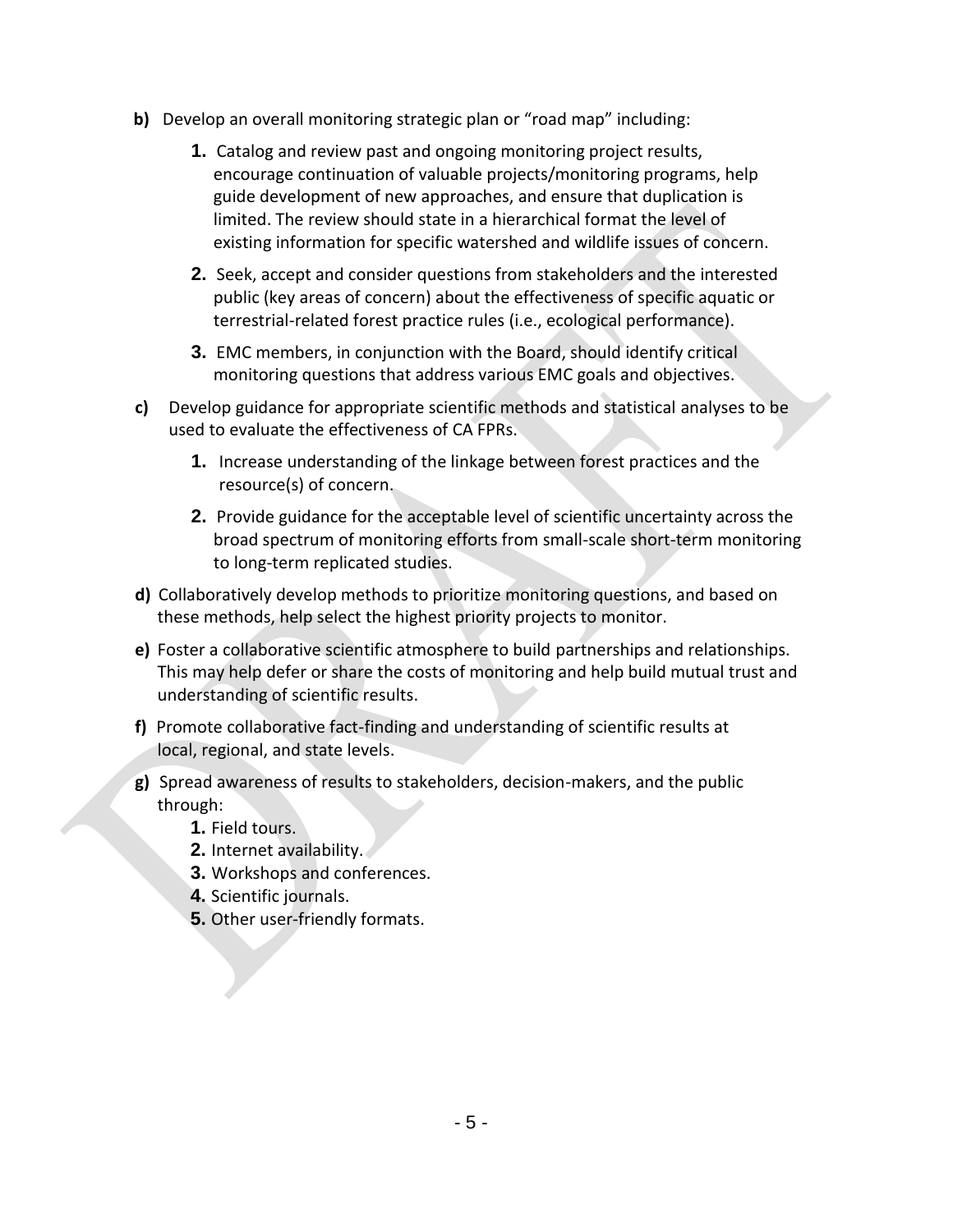### **Membership and Committee Structure**

## *Appointment, Representation, and Compensation*

The Board shall appoint EMC members and agency representatives<sup>3</sup> that: (1) have scientific and natural resource professional backgrounds, (2) have demonstrated previous collaboration in resource monitoring or scientific studies, and (3) are willing to serve on the EMC. Members should be capable of working collaboratively and developing work products in a timely manner. Members shall be appointed by the Board, with appointees having expertise in hydrology, geology, fluvial geomorphology, aquatic ecology, fisheries, forestry, wildlife management, and/or resource monitoring and sampling. In addition, members shall also have a working knowledge of the CA FPRs and forest management operations on private and state forestlands.

Agency representatives will act as consultants rather than direct members. They will be expected to provide their respective agencies' policy perspectives and act as technical specialists.

A statement of qualifications shall be required to verify education and field/rule application experience. Members shall be appointed from academia, professional consulting firms, state and federal agencies, private and state forestland owners, and the public. Members should be applied scientists or natural resource professionals with demonstrated previous collaboration in resource monitoring that can also represent a stakeholder group.

There is no compensation for service on this advisory committee, but members shall be reimbursed for their expenses in attending meetings to the extent that the law allows.

#### Duration<sup>®</sup>

The EMC shall be a permanent Advisory Committee of the Board. The duration for appointment to this committee is either two, three, or four years (i.e., mixed appointments).

## Co-Chairs

 $\overline{a}$ 

The Board shall appoint Co Chairs for four year terms. One Co Chair will be a member of the Board of Forestry and Fire Protection and the other will be from CNRA.

 $3$  Agency representatives include: Natural Resources Agency, Department of Fish and Wildlife, California Geological Survey, California Department of Forestry and Fire Protection, State and Regional Water Quality Control Boards, National Marine Fisheries Service, and US Fish and Wildlife Service. Review Team agencies will assign a lead representative and a back-up representative. Mr. Wade Crowfoot, Secretary for Natural Resources, will be consulted regarding agency representation.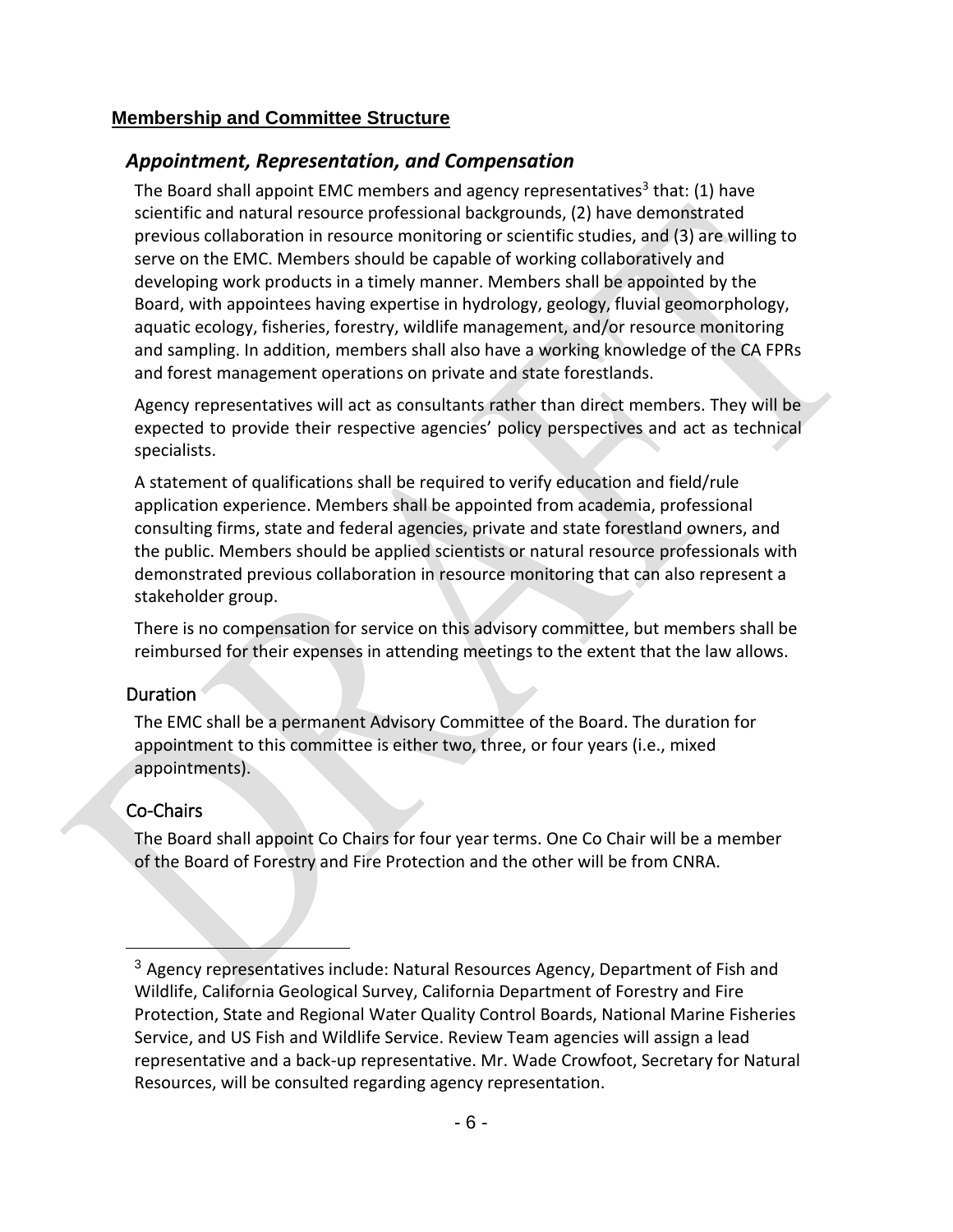## **Meetings**

EMC meetings shall be publicly noticed and will be open to all interested parties, following the Bagley-Keene Open Meeting Act requirements. Meetings are anticipated to occur quarterly in noticed locations, and they will incorporate the use of web-based conferencing where possible. The EMC Co-Chairs shall invite public comment at specified times during a meeting. The EMC Co-Chairs and Board/CAL FIRE staff shall be responsible for determining meeting times, format, location, and duration. CAL FIRE and/or the Board shall provide staffing for the EMC. Meeting agendas shall be posted on the Board EMC website. Meeting minutes shall be posted on the Board EMC web site.

EMC members shall be required to follow meeting "ground rules" to foster a collaborative scientific-based approach to achieving the stated goals and objectives of the EMC.<sup>4</sup> These include a commitment to:

- (1) Attempt to reach consensus,
- (2) Attend all scheduled meetings,
- (3) Listen carefully and ask questions to better understand unclear issues,
- (4) Have the EMC receive priority attention, staffing, and time,

(5) Have all EMC members clearly define the purposes and goals of their organizations, and

(6) Have all EMC members recognize the legitimacy of the goals and differing perspectives of other EMC member organizations.

## EMC Actions

The goal will be to have all actions and recommendations made by consensus. Facilitation may be necessary. If failure to reach consensus occurs, the record (i.e., meeting minutes) shall specify the key differences and the reasons consensus could not be reached.

## **Implementation of Effectiveness Monitoring**

Funding for the highest rated study proposals is expected to come from a combination of sources, including:

- AB 1492 (the lumber tax bill), requiring an evaluation of ecological performance [Sec. 4629.9 (a)(8)(F)], including monitoring the effectiveness of regulations promoting ecological benefits.
- State and private sources.
- **•** Grants.

 $\overline{a}$ 

<sup>4</sup> Note that these ground rules are based on those used by the Timber, Fish, Wildlife (TFW) Group in Washington, and have proven highly valuable (WFPB 1987).